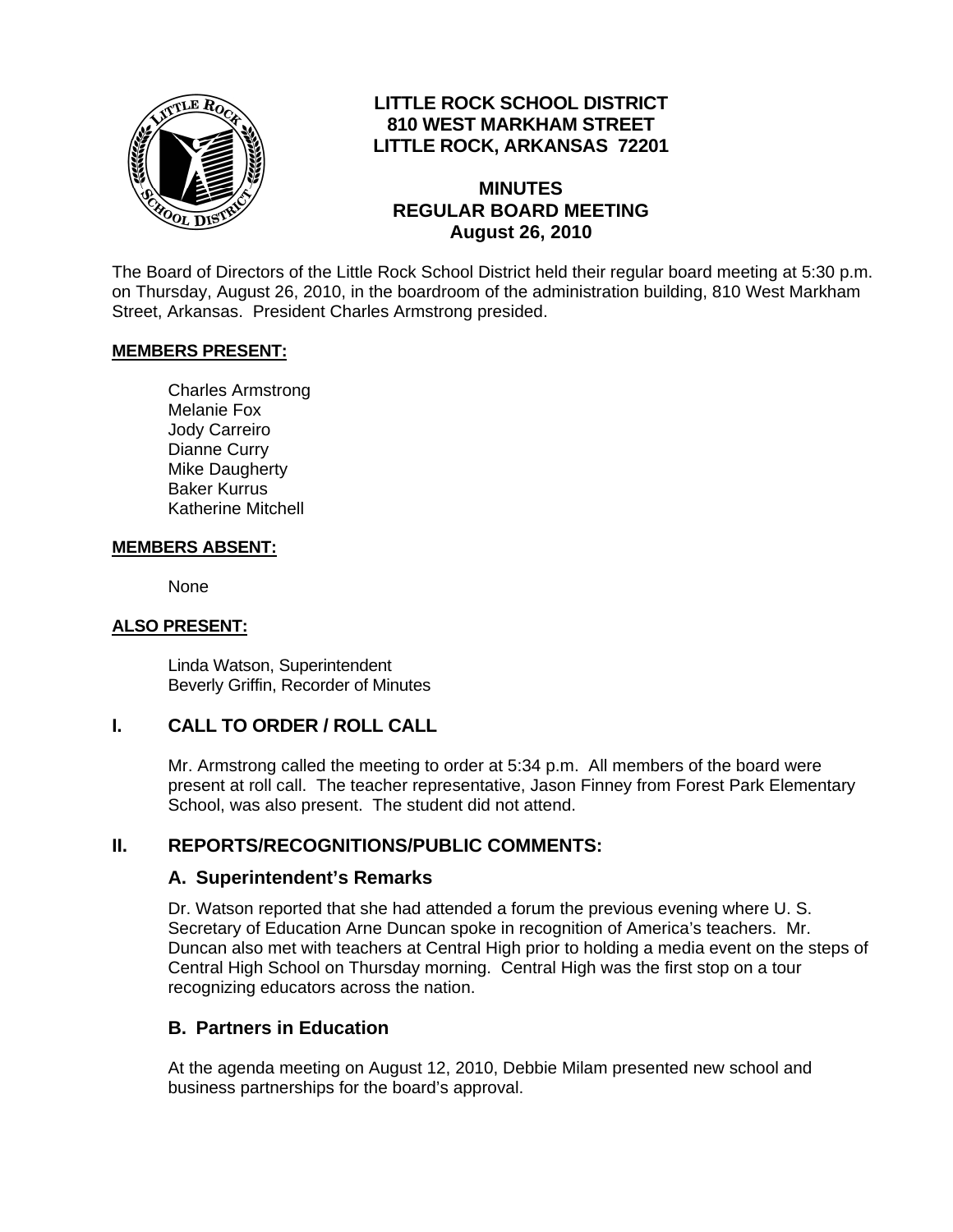- − **Wakefield Elementary School**, represented by *Principal Les Taylor* in partnership with **Pulaski Heights United Methodist Church**, represented by *Mary Lewis Dassinger*
- − **Henderson Middle School,** in partnership with Little Rock Wastewater Utility, represented by *Joseph Schaffner*

Dr. Mitchell made a motion to approve the partnerships; Ms. Fox seconded the motion and it **carried unanimously**.

#### **C. Donations of Property**

The board was asked to approve the receipt of recent donations to the district. Mr. Carreiro read the list of donations and made a motion to accept the donations. Ms. Curry seconded the motion and it **carried unanimously**.

| <b>SCHOOL/DEPARTMENT</b>              | <b>ITEM</b>                                                                                                                    | <b>DONOR</b>                                                      |
|---------------------------------------|--------------------------------------------------------------------------------------------------------------------------------|-------------------------------------------------------------------|
| Central High School                   | \$1,500 cash to be applied toward the purchase of<br>15 golf bags for the girls' golf program                                  | Arkansas Federal Credit Union                                     |
| Dunbar Middle School                  | Western Digital External Hard Drive and Flip Video<br>camera, valued at \$197.00 for ATI participant,<br><b>Cleaster Davis</b> | <b>AETN</b>                                                       |
| Geyer Springs Elementary              | LeapFrog Tag Reading System valued at<br>approximately \$2,000.00 to the early childhood<br>program                            | Melanie Fox                                                       |
| Pulaski Heights Middle School         | Western Digital External Hard Drive and Flip Video<br>camera, valued at \$197.00 for ATI participant,<br>David French          | <b>AETN</b>                                                       |
| LRSD Computers for Kids program       | 66 Pentium 4 computers with monitors valued at<br>approximately \$5,200.00                                                     | UALR College of Arts,<br>Humanities and Social<br><b>Sciences</b> |
| <b>LRSD Social Studies Department</b> | 75 copies of "Capital County: Historical Studies of<br>Pulaski County Arkansas," valued at \$1,875.00                          | Pulaski County Historical<br>Society                              |

#### **DONATIONS**

# **D. Remarks from Citizens**

**Jerry McClure**, an employee of the district's maintenance department, provided a written summary of remarks which he read to the board. He alleged racial discrimination in the maintenance department and stated that he feels he has been treated unfairly and with a lack of respect as a tenured employee.

**Latonya Smith** addressed the board with concerns regarding the breakfast program at Terry Elementary where her son attends school. She stated that children were being turned away when they didn't arrive on time. She asked for guidelines to be provided to parents so that they know their children won't receive breakfast when they arrive late. She indicated that she had spoken with the assistant principal who advised that exceptions are made for students who arrive on a late school bus.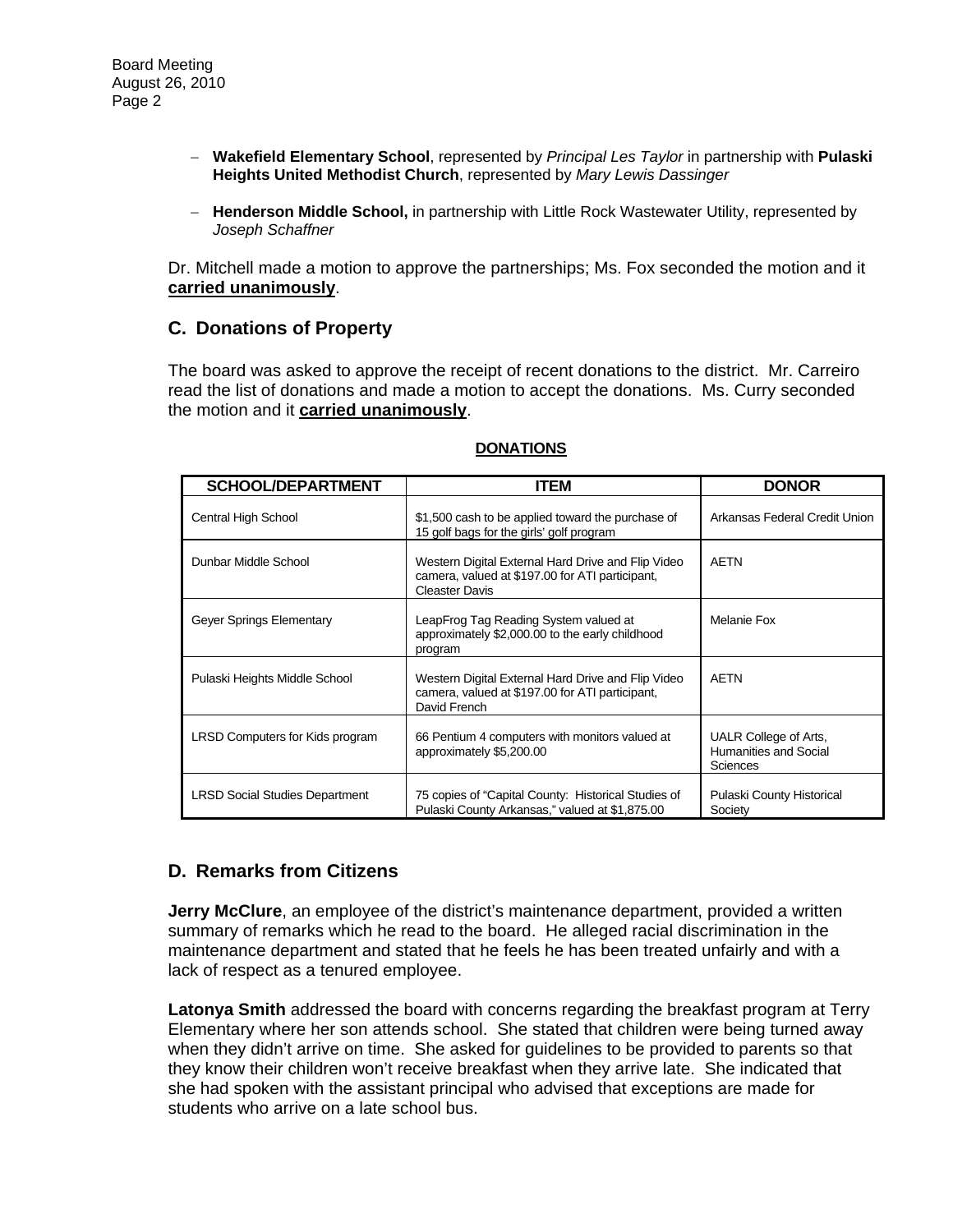**Gregory Higgins**, a bricklayer and cement finisher in the LRSD facilities department, asked the board to look at what is going on in the facilities services department. He alleged that the title of "trade specialist" was a title reserved for white employees on the "other end" of the department. He indicated that he had been promised that he would be brought up to the proper job classification and pay grade.

**Ira Nicholson**, an employee in the facilities and maintenance department, stated that he had never been considered for promotion or advancement. He indicated that he loved his job, but that black employees in the facilities services department are being treated unfairly. He closed by stating that "every person should be given the opportunity for advancement when qualified."

**John Walker** deferred this time to **Joy Springer**. Ms. Springer provided a written list of questions for the board's consideration and stated she was specifically concerned with the status of creating and maintaining a data warehouse.

**Mary Louise Williams** reported that she retired from the LRSD in 1991 as an administrator at Hall High School, after serving 42 years as an educator. She indicated that she represented more than 200 people in her remarks and reported that she had sent a letter to board members asking for an extension of Dr. Watson's contract. She asked the board to consider a contract extension for the superintendent, saying that the job was not one that could be done overnight.

## **E. Update: Community Truancy Board**

**Dr. Dennis Burrows** reported on behalf of the Community Truancy Board. He indicated that the board had met three times, and a progress update had been provided to all attendees at each meeting. He stated his belief that it would take four or five months to completely develop a method of communicating between the LRSD information services and the IT department of the city of Little Rock.

He addressed concerns from some members of the community that the truancy board would merely speed up the process of criminalizing black males. He denied that allegation, stating that the system would provide a better way to monitor and prevent truancy. It is expected that early intervention and addressing the social issues surrounding truancy will help to reduce or eliminate entry into the criminal justice system.

He stated intent to provide a quarterly report to the board as the process develops and as more input is received from the community stakeholders. Mr. Armstrong serves as the board's representative and Reginald Merritt serves and the administrative coordinator of the truancy board.

Dr. Mitchell requested additional information as the process is developed for dealing with the students when they are truant. She spoke in support of earlier suggestions to seek a residential charter school to serve students who are habitually truant.

Mr. Armstrong also spoke in support of preventive measures such as hiring social workers and coordinating efforts with the Department of Human Services to identify what can be done to communicate with families to help keep the children in school. He noted that chronic absenteeism and truancy are generally clustered in certain areas of the city. Ms. Curry agreed and asked if school improvement grants could be used to provide social workers to provide support in the schools where students are absent in high numbers.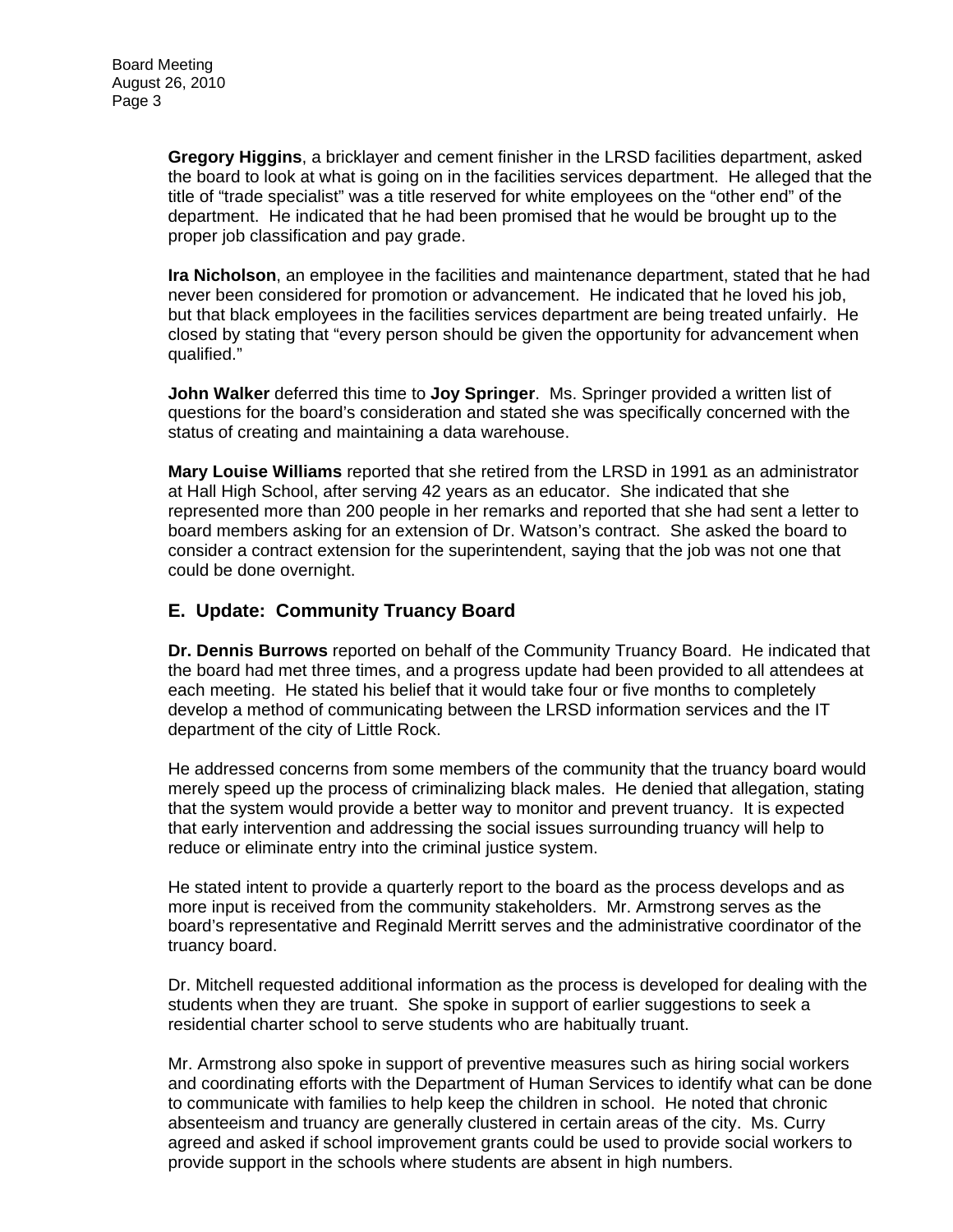# **F. Little Rock PTA Council**

**Henri Smothers**, president of the LR PTA Council asked for support from teachers and parents, encouraging listeners to join their local PTA. The annual PTA Council luncheon meeting is set for Tuesday, September 14 at Roberts Elementary School. Lunch will be served at 11:00 a.m. and the meeting will begin at 11:30.

# **G. Little Rock Education Association**

**Cathy Kohler** reported that it had been a great summer and a great start of school. She acknowledged the administrators, building level principals, and other school leaders for working together to ensure a successful start up.

Ms. Kohler briefly commented on the media reports on the school tour and sessions with Arne Duncan. However, they failed to report on the most important aspect of the tour was to encourage parents to get involved in their schools, and that their involvement would have a positive outcome for our students.

She closed by thanking Baker Kurrus for his years of service to the LRSD as a member of the board, stating he had "been a true servant with unselfish dedication to every student of the district."

## **III. REPORTS AND COMMUNICATIONS**

## **A. Remarks from Board Members**

**Mr. Kurrus** thanked Ms. Kohler for her comments and stated that he intended to attend the agenda meeting in September, after which time his successor for the Zone 4 position would take his seat on the board. He said that it was the "hardest thing he's ever done to walk away from this job."

Mr. Kurrus also responded to comments and calls he had received from a number of people regarding the construction of a new school in west Little Rock. Callers have been critical about construction of a school which is primarily one race. He acknowledged that fact, stating it was also true of Stephens Elementary when it was constructed. He agreed that every school should be just as nice as the new Roberts School, and that it was the goal and the challenge of the district and board to build a new school whenever there was an opportunity to do so.

**Ms. Fox** welcomed everyone back to school, saying she witnessed how hard everyone worked to get the doors open and ready for the kids. She commended the employees in the schools, saying they all did a great job to make the start of school successful.

**Mr. Carreiro** also thanked everyone who worked hard to get the schools ready for kids on the first day of school. He noted some employees were in the schools late at night getting ready for a new school year.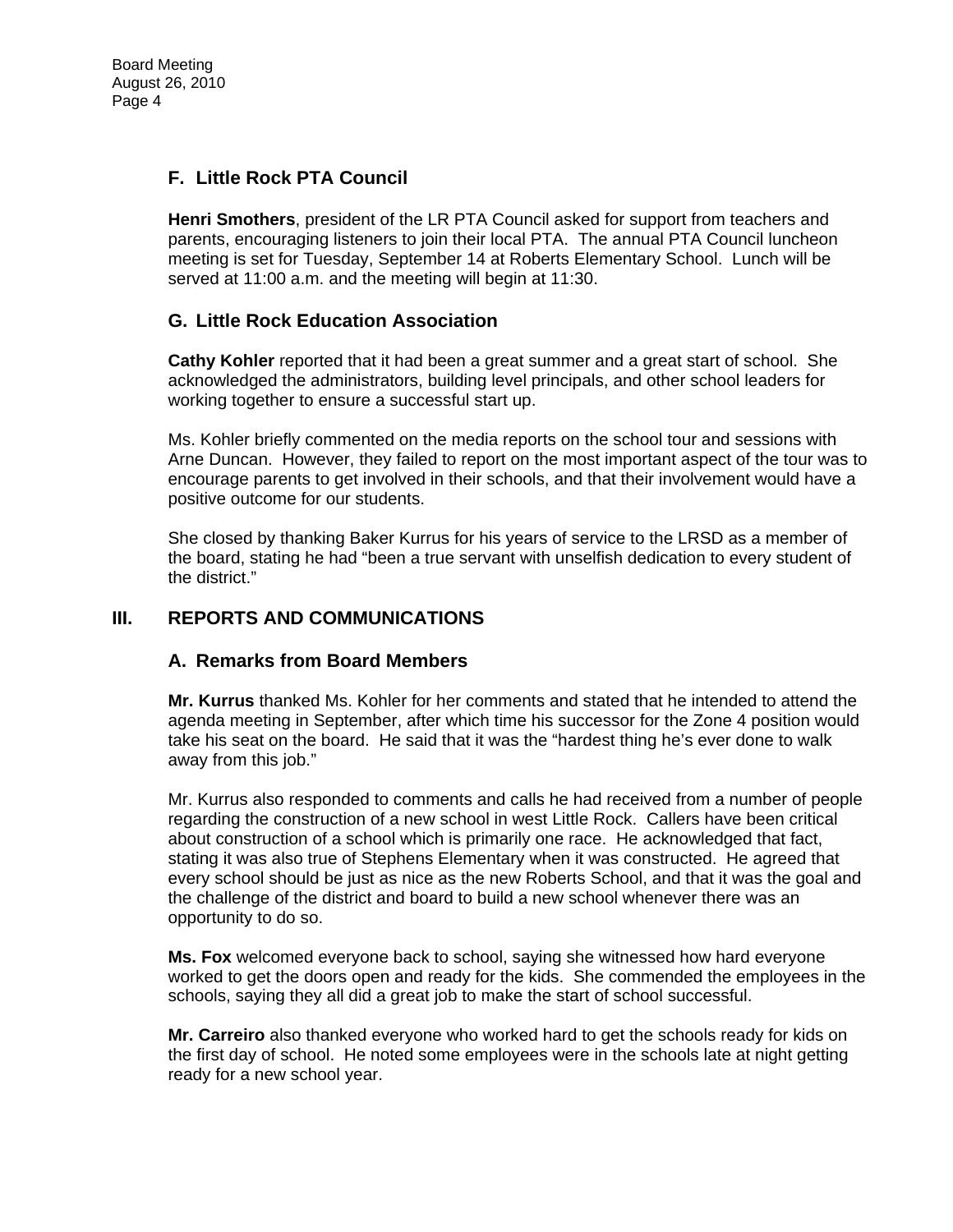Mr. Carreiro asked the teacher ex officio Mr. Finney why he became a teacher. The Forest Park teacher responded that he entered the profession through the *Teach for America* program and that he started teaching fourth grade in Newark NJ. He taught in New Orleans for several years before coming home to Little Rock. He stated that he loved the classroom. And loved teaching in the gifted program. He noted that his sister also teaches in the district at Meadowcliff Elementary.

**Ms. Curry** also expressed appreciation for everyone involved in getting ready for the school year. She expressed sympathy for the facilities services employees and promised that she would work hard for everyone.

**Dr. Daugherty** reported that he visited schools with Dr. Watson on the first day of school, including Roberts Elementary, Henderson Middle, J. A. Fair High School and Woodruff Early Childhood Center. He expressed pleasure in seeing the students enjoying school, engaged, quiet, and listening to their teachers. He expressed appreciation for the teachers and administrators for preparing the classrooms for the students. Dr. Daugherty also stated that he enjoyed meeting Secretary of Education Arne Duncan during his stop in Little Rock.

**Dr. Mitchell** expressed appreciation to all the principals present at the meeting, stating that she knew they had all worked hard to get ready for school. She expressed a special thank you to the Student Registration Office employees, noting that they had really had a busy few weeks getting everyone assigned to a school.

**Mr. Armstrong** stated that he was looking forward to doing greater things, especially through the Community Truancy Board. He noted that more of our students are going to jail instead of going to school; more students can't read and the city is building more prison beds to accommodate those who can't get a job. He asked that we continue to reach out and bring in the parents and members of the community to help us get the students to a place where they can achieve their potential.

## **B. Update: Strategic Plan**

**Dr. Carl Cohn** was present and introduced members of his review team, **Karen Polacheck**  and **James Randall**. Ms. Polacheck was a member of the school board in Long Beach, California for 14 years, where she was instrumental in assisting that district to achieve the Broad prize for educational excellence. James Randall is from Harvard, and is an expert in developing strategic plans for urban school districts. It was noted that he had worked with a number of boards to bring about academic improvement.

Dr. Cohn complimented the district for crafting and approving the strategic plan, stating that it was a very positive step in the right direction. He also noted the importance of having broadbased community representation on the planning committee and stated that it was "extraordinary" that LRSD had allocated the resources to get it done.

He reported that he had met individually with board members and had a productive meeting with key administrators. They have begun to divide the plan into thirty-seven specific strategies in the six key areas of the plan. Each strategy has been assigned to a staff member for added accountability and responsibility. These administrators will identify the resources, track evidence of progress, and specify a date when the task is expected to be accomplished.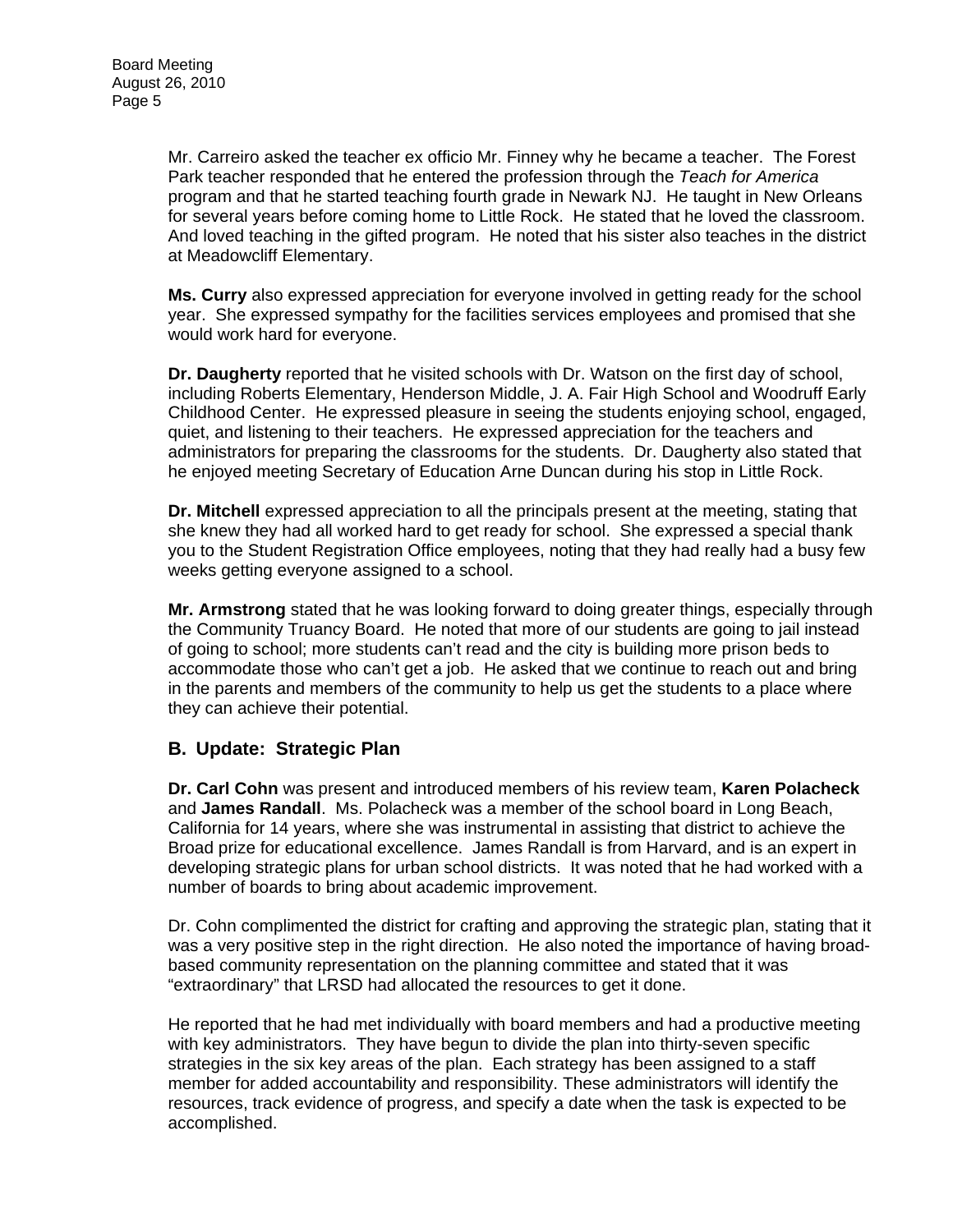## **C. Update: Summer Programs**

**Dr. Sadie Mitchell** provided an update on the elementary summer programs implemented across the district. She stated that the remediation and support efforts during the summer and during the regular school year were very successful, evidenced by improved student achievement at all grade levels across the district. During the summer months, over 5,000 students participated in the programs. Dr. Mitchell introduced the summer school administrators, and recognized them for their efforts to support the students who needed the extra help that summer programs provide.

Dr. Mitchell spoke to the difficulty faced when trying to recruit teachers for summer school, and noted that this summer teachers were hired from the LRSD and from the North Little Rock and Pulaski County Special School Districts. Pre-K summer programs were held at five school sites, an intense literacy program was held at six school sites. Six reading recovery teachers worked with the summer school teachers to provide support and professional development. The ESL summer program served 170 students with two literacy coaches and fifteen teachers. A literacy lab for rising  $6<sup>th</sup>$  grade students was conducted at Dunbar Middle School.

Although the City of Little Rock reduced their summer recreation program sites, four of these were included in remediation assistance by the provision of curriculum and literacy resources to assist their supervisors.

**Karen James** provided additional information on the Pre-K summer school program, which was specifically to prepare students to enter kindergarten. The instructors were provided with an accelerated literacy curriculum which was customized to meet the needs of individual students. She provided a statistical comparison between students who attended summer school in 2009 and returned in 2010.

**Karen Broadnax** addressed the board regarding the summer programs for English language learning (ELL) program. At Chicot Elementary School, teachers worked from 7:30 a.m. to 1:00 p.m.; an hour of professional development was provided for the teachers before students arrived at 9:00 a.m. The lessons were focused on reading and writing to support student growth in literacy. She noted that on every single grade level the ELL students made significant growth on their end of year tests...

**Renee Dawson** reported that she was the literacy lab summer school coordinator. This program focused on literacy interventions to rising sixth graders in comprehension, vocabulary and writing. Elementary and secondary teachers were provided professional development in teaching reading strategies and interventions. She thanked Eunice Thrasher for hosting the summer program at Dunbar. In addition, she expressed appreciation to Lola Perritt who provided science activities and cooking classes that supported the writing objectives.

**Vanessa Cleaver** reported on the Math Journeys program held at King Elementary School. The intent of Math Journeys is to Increase motivation and the desire to learn mathematics, especially for students moving from elementary to middle school.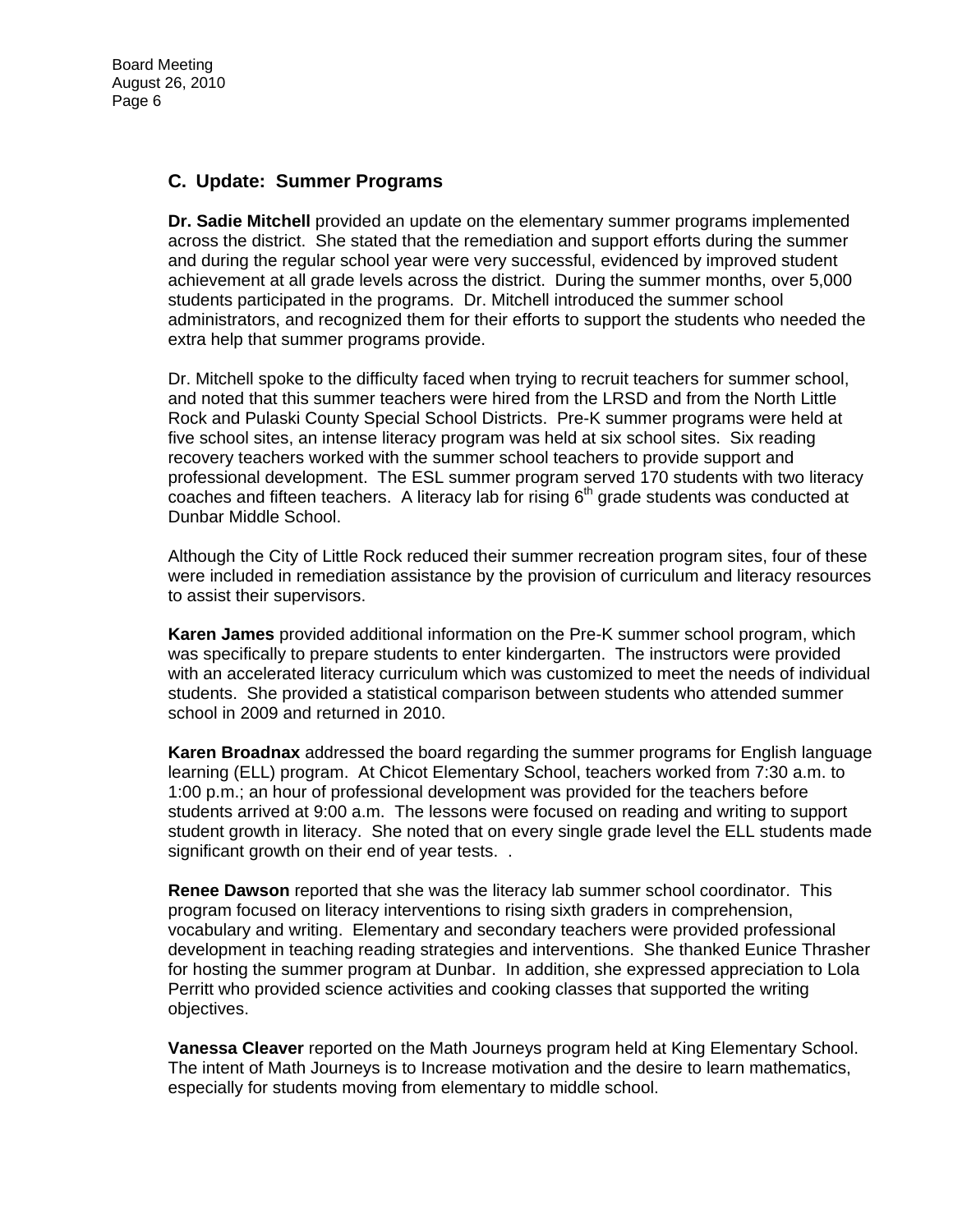**Mr. Babbs** reported briefly on secondary summer programs; Cloverdale and Forest Heights Middle Schools provided remedial support for students who did not score in the proficient level in literacy and math. Each high school housed credit recovery programs via computerized instructional programs, and ESL programs were housed at Hall High School. There were also summer programs at the Adult Education Center.

*The board took a brief recess from 7:22 p.m. to 7:40 p.m.* 

# **D. Budget Update**

Mr. Bailey provided an overview of the annual budget process. A complete copy of the presentation was attached to the board's agenda.

He noted the issues regarding completion of the budget included a review of the school ACSIP plans to identify critical programs and to allocate the appropriate resources. He reported that *Americas Choice* would no longer be funded by the state and that some schools using *Target Teach* showed improved student success. Therefore, building principals want to fund the programs which are most effective with their student populations. ACSIP plan reviews will be completed before final budget recommendations can be made to address the requirements under Smart Accountability.

Mr. Bailey reported that the district was trying to meet the preliminary ACSIP plan deadline of September 16, and he is trying to beat the state deadline for submission of the budget.

Mr. Kurrus commented on intervention programs in general, saying that they are highly unsuccessful in improving overall student achievement. He encouraged systemic change to make districtwide consistent improvements in instruction. He asked how the administrators can still be planning and budgeting additional programs for the current school year. "It is time to make fundamental reforms in the schools and stop depending on the implementation of programs."

Dr. Watson responded to questions and reported that she had been involved in the peer review of the school ACSIP plans which will be used to compile the districtwide ACSIP plan. The districtwide plan will then be submitted to the state. The instructional programs selected by the schools for implementation will provide professional development and support from the instructional coaches and district support staff.

Dr. Mitchell and Dr. Daugherty spoke in favor of allowing teachers to use instructional methods that best meet the needs of their students. Teachers are required to follow a rigorous program delegated by the state and they aren't allowed to be creative in teaching their students.

Leroy Harris was present to respond to questions regarding the budgeting and expenditures of ARRA Stimulus funds. There was some concern expressed by the board regarding the delay in installation of whiteboards.

## **E. Internal Auditors Report**

Mr. Becker's report was provided as part of the board's agenda.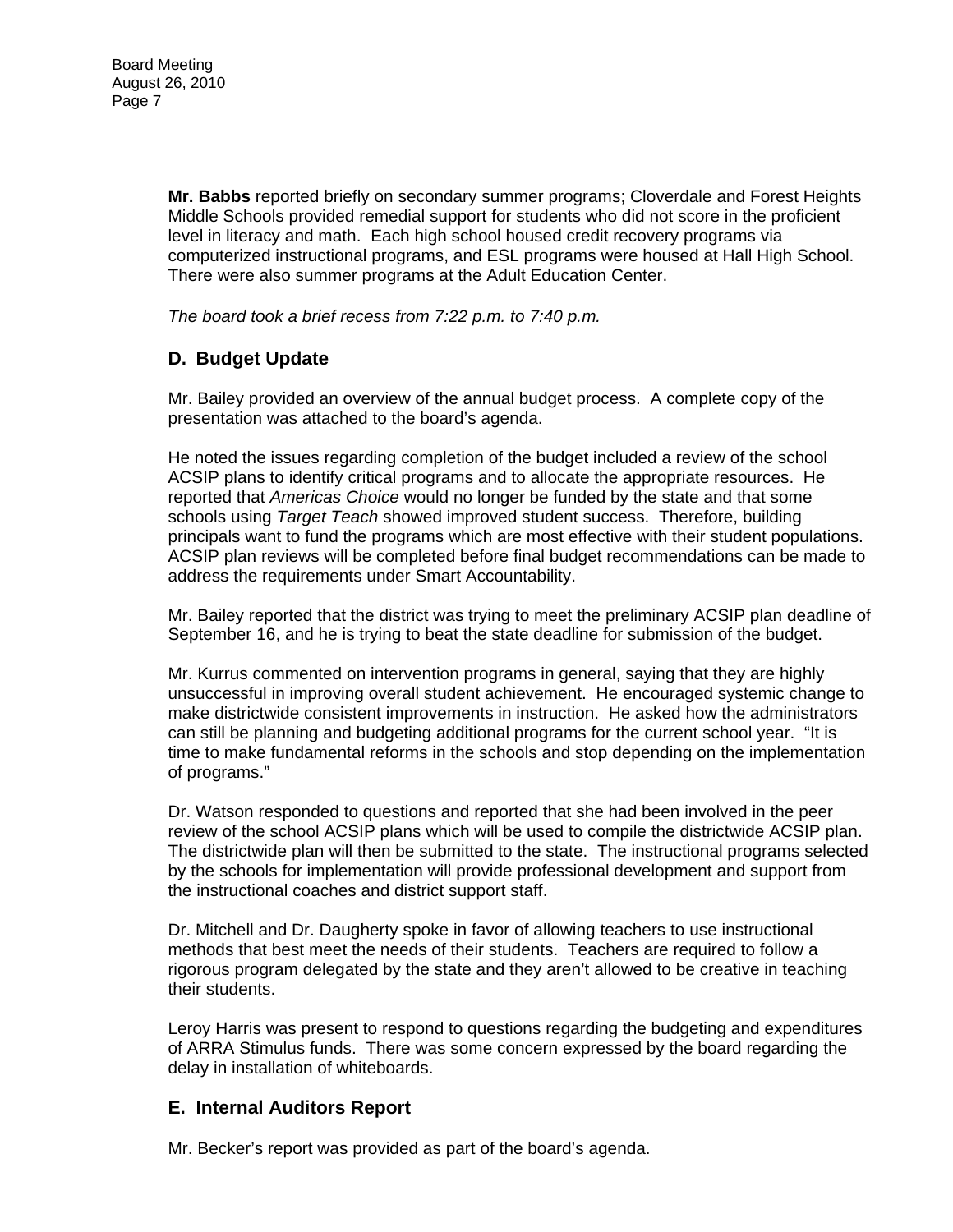## **IV. APPROVAL OF ROUTINE MATTERS**

#### **A. Minutes**

Minutes from the regular board meeting held on July 22, 2010 were presented, for review and approval. The minutes from a special meeting held on August 12, 2010 were held for consideration at the next meeting. Mr. Carreiro moved to approve the July 22 minutes. Ms. Fox seconded the motion and it **carried unanimously**.

# **V. STUDENT SERVICES**

## **A. Review and Approval of L.O.V.E. Contract**

Reginald Merritt was present to review the contract with Let Our Violence End (L.O.V.E.) and requested board approval. Ms. Fox made a motion to approve the contract; Ms. Curry seconded the motion and it **carried unanimously**.

Mr. Merritt also reminded the board to attend the upcoming Title 1 Parent Involvement day on Saturday, August 28.

## **B. Revision to Student Handbook: Possession / Use of Paging Devices, Cellular Phones and/or Other Electronic Devices**

Dr. Freddie Fields thanked the board for providing feedback and input on the revisions to the policy on possession of electronic devices. He reported that he had met this week with secondary student body presidents to gain their input and recommendations. He also reported that he had consulted with attorneys to see if some of the handbook procedures on cell phone possession could be incorporated into board policy. Attorneys for the state of Arkansas will be consulted to see if some of the flexibility incorporated in the policy would be legal when the state laws are considered.

Ms. Curry spoke in support of the approval of a stronger policy and encouraged consistent implementation of the policy across the district. Dr. Daugherty echoed Ms. Curry's comments and supported the strengthening of the policy and consistent communication with parents.

Mr. Kurrus discussed the terminology contained in the state law, and asked that we consider identifying what "compelling reasons" would allow a student to have their phone during the school day. According to the law, the compelling reasons have to be specific and a written waiver requested by the parents.

Mr. Carreiro made a motion to approve the policy – with the inclusion of suggested revisions and edits. Mr. Kurrus seconded the motion and it **carried unanimously**.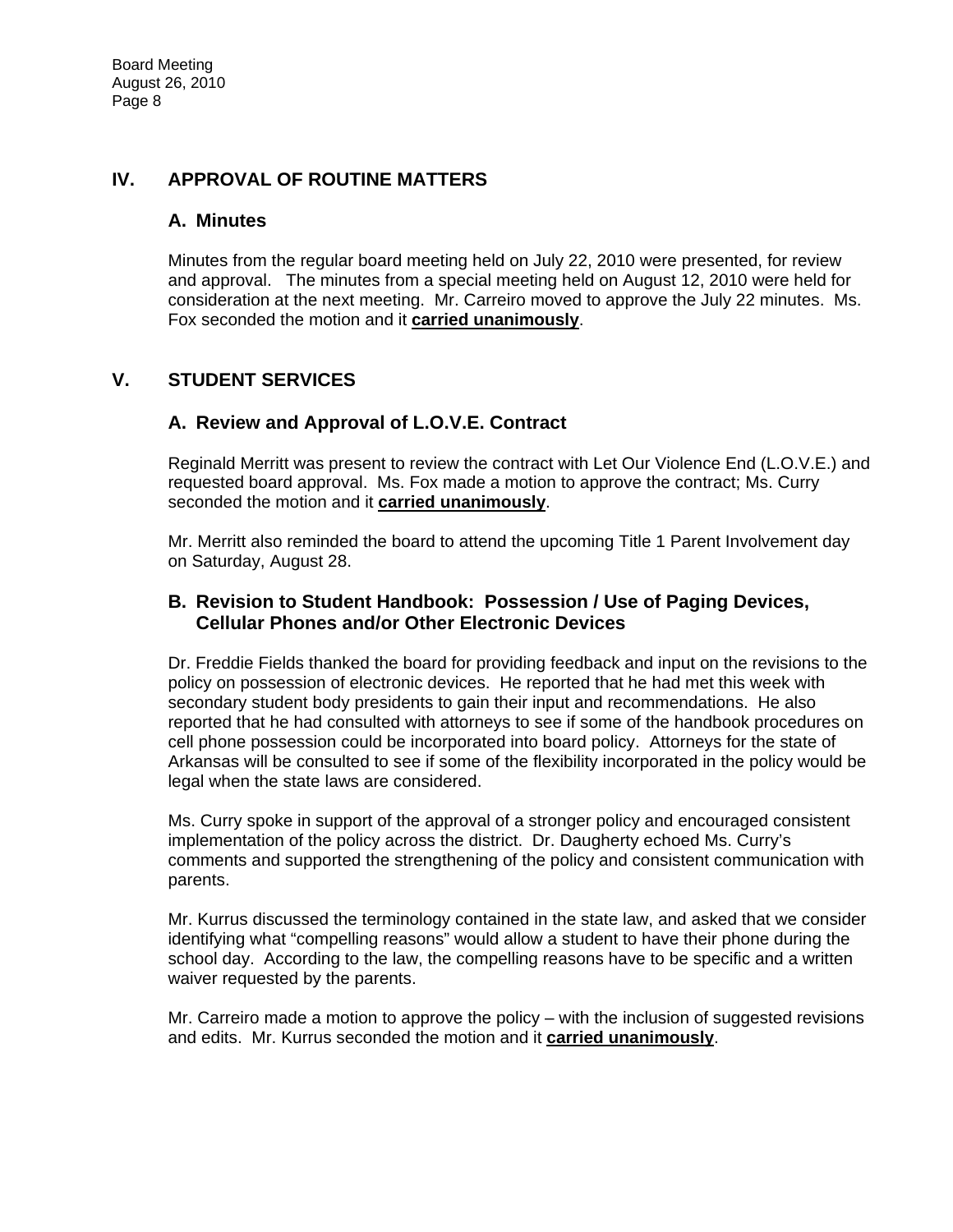## **VI. HUMAN RESOURCES**

#### **A. Personnel Changes**

Routine general personnel changes were printed in the board's agenda. In addition, a recommendation to appoint Katina Ray as the principal of Dodd Elementary School was presented for approval. Dr. Daugherty moved to approve the personnel changes as presented; Ms. Curry seconded the motion and it **carried unanimously**.

Ms. Fox reported that she had heard from parents who were concerned that they weren't involved in the process to select their new principal. She asked the administration to ensure that we follow our policies and regulations on nominating and appointing principals and other administrators. Mr. Kurrus agreed and reported that he had also heard from community members who are concerned about the appointment of a building principal without community involvement.

Dr. Watson replied to concerns and stated that she would meet with parents and the school PTA to explain the reasons for making the appointment so quickly. Dr. Daugherty asked that she set a meeting with parents, teachers, and others in the community to introduce Ms. Ray and to ease their concerns about the appointment.

Dr. Watson introduced Clausey Myton who is serving as interim principal at J. A. Fair High School.

## **VII. FINANCE & SUPPORT SERVICES**

## **A. Proposed Bond Refunding**

Mr. Bailey presented a recommendation to authorize the refunding of the district's outstanding bond issues to produce debt service savings. In order to accomplish the refunding, an application would be filed with the State Board of Education. Upon approval, Stephens, Inc. would proceed to offer the bonds for sale by competitive bid.

The administration asked the LRSD Board of Directors to approve a resolution authorizing Stephens Inc. to file an application with the State Board of Education. Also, the resolution authorizes Stephens Inc., upon approval of the application, to submit a competitive bid in connection with the public sale of the bonds.

Mr. Carreiro made a motion to approve the resolution; Dr. Daugherty seconded the motion and it **carried unanimously**. Mr. Kurrus noted that if the bonds were paid off early, the LRSD would also realize another significant savings.

## **B. Monthly Financial Reports**

The monthly financial reports were provided for the boards review as part of their agenda. Mr. Bailey was present to respond to questions. No action was required.